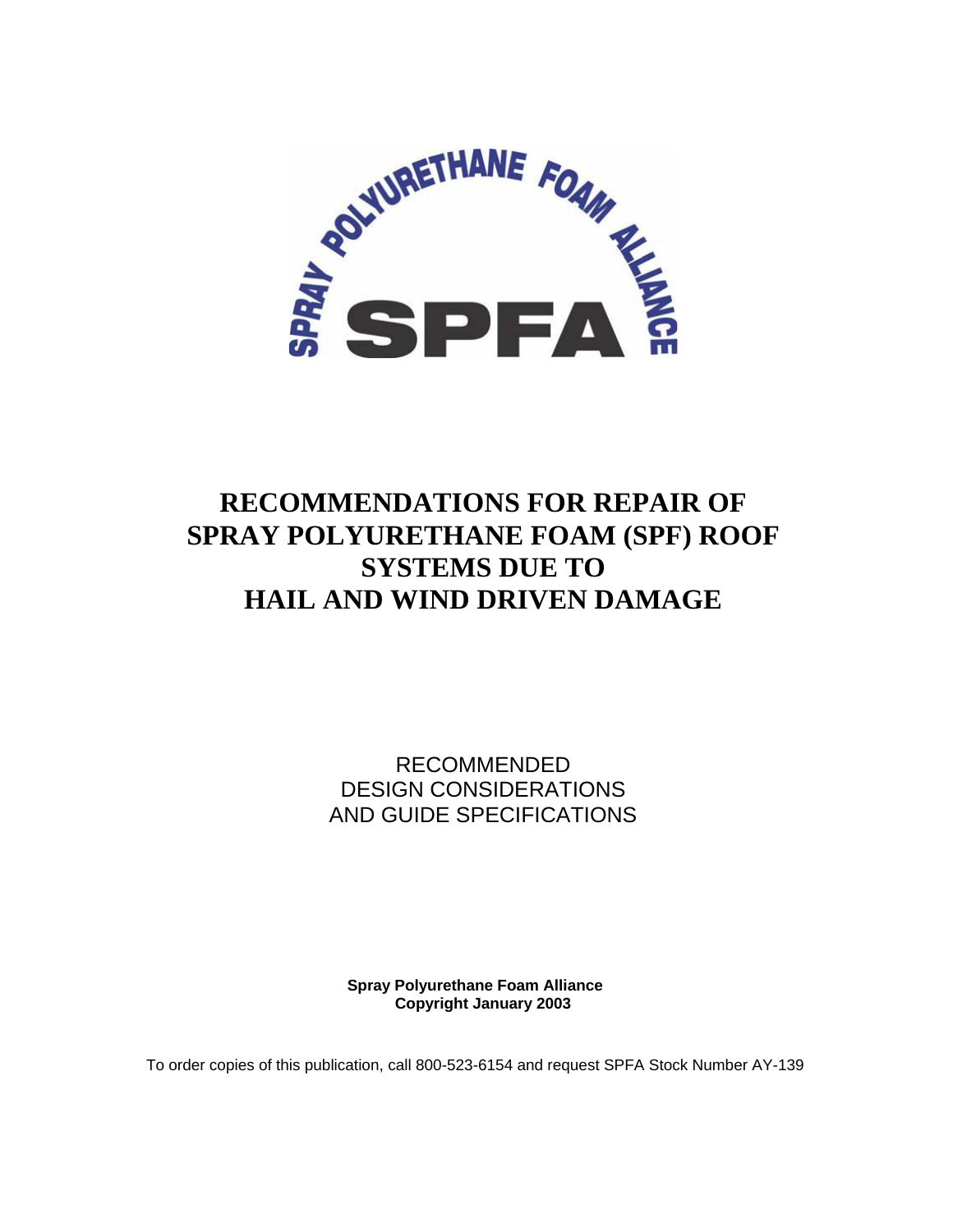## **TECHNICAL COMMITTEE Mission Statement**

The mission of the Technical Committee is to provide a wide range of technical service to the Spray Polyurethane Foam industry such as, but not limited to:

- 1. Review existing documents and serve as a clearing house to ensure the "Continuity of Value" of technical information published by SPFD and others concerning the products and services to our industry;
- 2. Review, research, develop and issue documents concerning new products, systems and services AND
- 3. To identify, explore, develop and communicate an understanding of technical issues facing our industry.

#### Technical Committee Members

**Roger Morrison, Chairman**  North Carolina Foam Industries

**Mary Bogdan**  Honeywell

**Bob Braun**  Dow Chemical

**John Courier**  Equipment & Coatings Technology

**John Hatfield**  Penta Engineering Group, Inc.

**Dan Hensley**  Hensley Coating Inc. **Tim Leonard**  ERSystems

**David Lewis**  Coastal Coatings Inc.

**Roger Lock**  Mactec Engineering & **Consulting** 

**Jack Moore**  West Roofing Systems, Inc.

**Bruce Schenke**  BASF

**Irene Schwechler**  Gaco Western, Inc.

**Chuck Skalski**  Gaco Western, Inc. **Larry Smiley**  Poly-Tek.

**Robert Smith**  Invista

**John Stahl**  Preferred Solutions, Inc.

**Jay Zhang**  Convenience Products

#### **AD HOC MEMBERS:**

**Laverne Dalgleish CUFCA** 

**Scott Brown**  BaySystems North America LLC

This brochure was developed to aid specifiers in choosing spray-applied polyurethane foam systems. The information provided herein, based on current customs and practices of the trade, is offered in good faith and believed to be true, but is made WITHOUT WARRANTY, EITHER EXPRESS OR IMPLIED, AS TO FITNESS, MERCHANTABILITY, OR ANY OTHER MATTER. SPFA DISCLAIMS ALL LIABILITY FOR ANY LOSS OR DAMAGE ARISING OUT OF ITS USE. Individual manufacturers and contractors should be consulted for specific information. Nominal values which may be provided herein are believed to be representative, but are not to be used as specifications nor assumed to be identical to finished products. SPFA does not endorse the proprietary products or processes of any individual manufacturer, or the services of any individual contractor.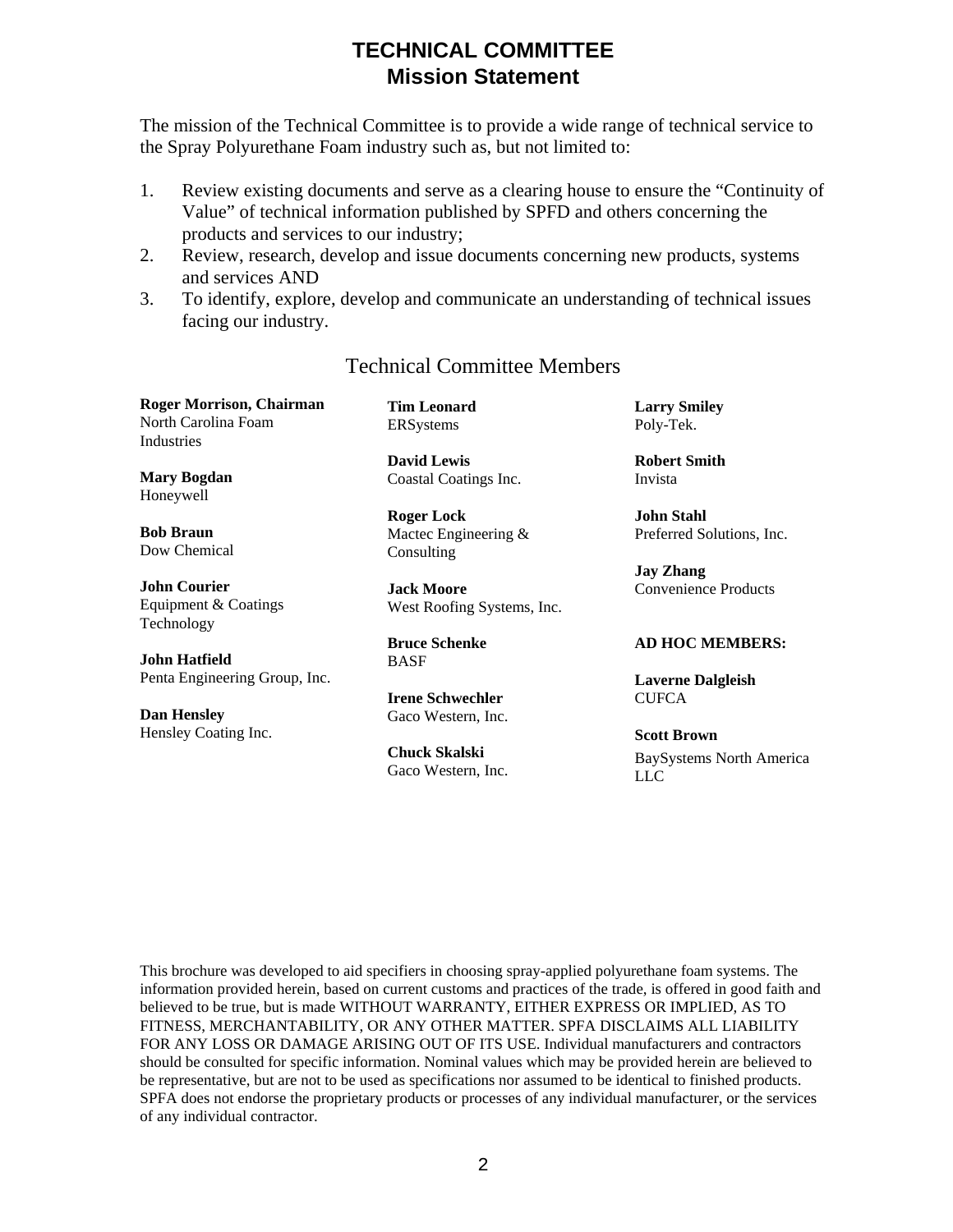#### **RECOMMENDATIONS FOR REPAIR OF SPRAY POLYURETHANE FOAM (SPF) ROOF SYSTEMS DUE TO HAIL AND WIND DRIVEN DAMAGE**

#### **OBJECTIVE**

Research has indicated the damage caused by wind driven missiles typically does not cause a spray polyurethane foam (SPF) roof to leak. This damage can usually be repaired economically and does not require the roof to be replaced. This document provides a means to evaluate information collected from the investigation of an SPF roof system after damage has occurred and to make recommendations for the rehabilitation and/or repair of the damaged areas.

Ascertain the degree of the damage through a detailed on-site inspection (visual, physical analysis, drawings, reports) and determine which category of damage has occurred.

#### CAUSE OF DAMAGE

Typical causes of damage and detailed descriptions of types of damage are described below.

1) Mechanical damage due to wind driven missiles

During high wind events a wide variety of objects can potentially impact a roof and produce damage to the protective coating and SPF. This damage may be isolated to small areas of the roof or cover large areas. Substrate and structural damage may or may not have occurred and should be thoroughly investigated. The type of repairs required will depend on the size and severity of



the damage and should be consistent with SPFA's Guideline AY-122, "The Renewal of Spray Polyurethane Foam and Coating Roof Systems."

2) Hail

Hail can damage both the surface coating and the underlying foam in an SPF roof system.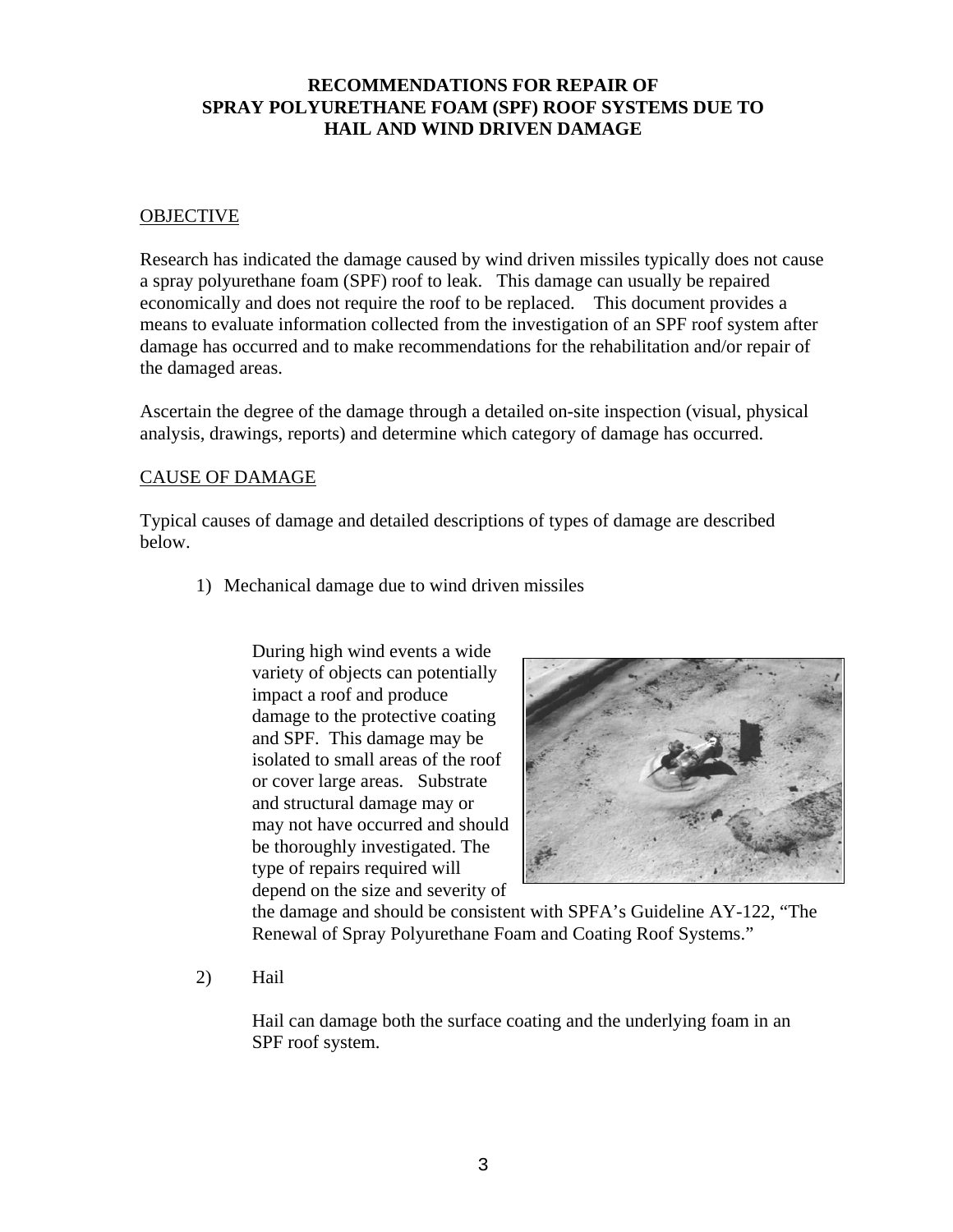

Coating damage can appear as gouges, cracks, and punctures. Hail induced coating cracks often form patterns shaped like "crow's feet" or semi-circles.

Depending on hail stone size, shape, and hardness, the underlying foam may be dented, cracked, or gouged. Depressions in SPF dented by hail stones may be 1/8-inch to 3/4-inch deep. Hail damage can be isolated to small areas or cover the entire roof surface.

The repair technique is determined from the severity (size and depth of damage) and extent (number of hail hits per unit area) of the hail damage. For example, fifteen 3-inch diameter hail dents on a 1000 square foot roof may be easier to repair than hundreds of 3/4-inch diameter dents.

Occasionally, hail damage may not be discovered for months or years after a hail event. In these circumstances, the repairs may be more extensive because of UV degradation and/or moisture intrusion due to breached coating and damaged foam cell structure.

3) Foam and coating abrasion

Abrasion occurs when the wind blows sand/debris at a velocity sufficient to erode the protective coating over the SPF. Abraded coated SPF roofs are repaired by re-coating the affected areas and should be consistent with the SPFA's Guideline AY-122.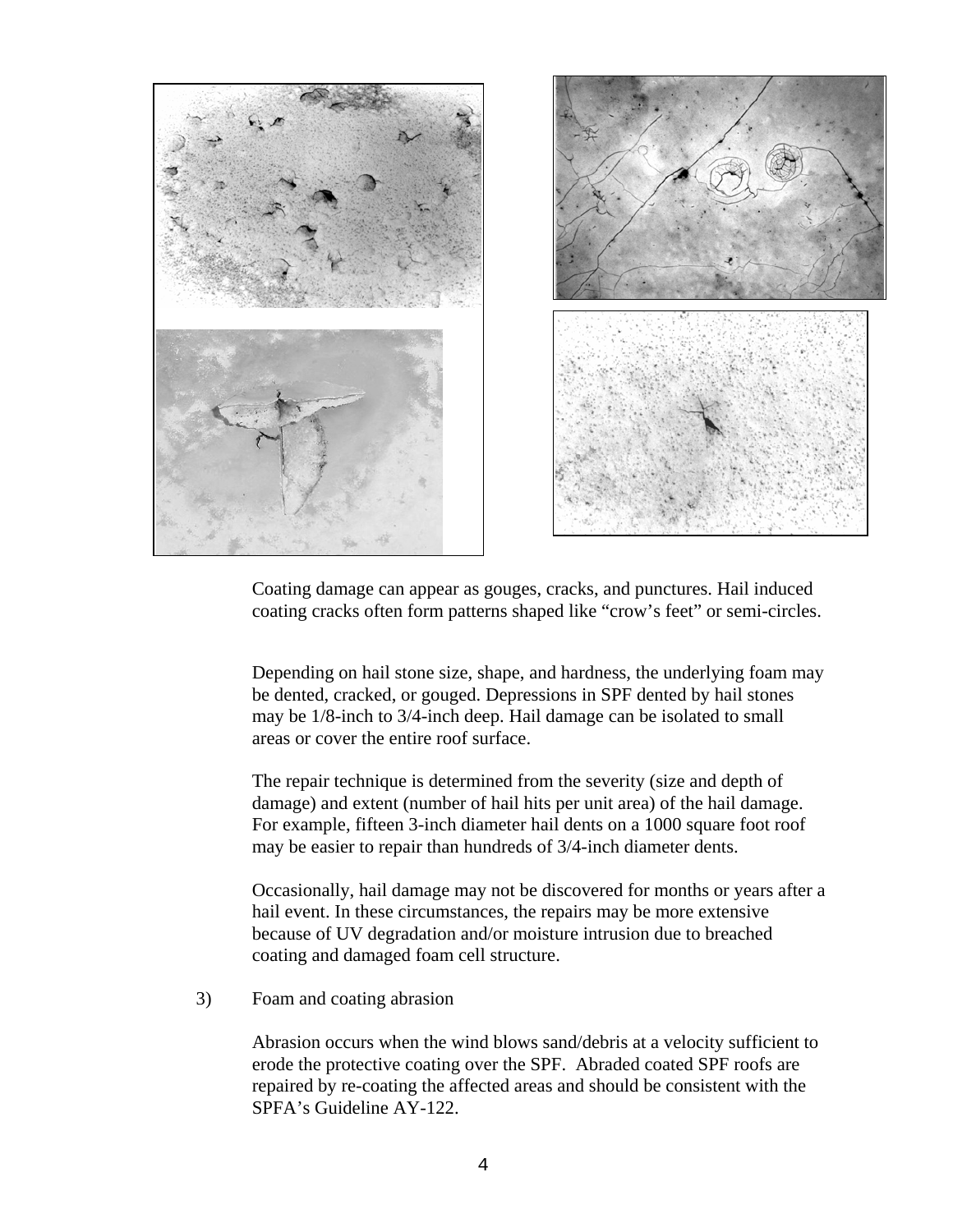#### INSPECTION PROCEDURES

The first step in making an evaluation and repair recommendation of a damaged SPF roof is a thorough inspection. Follow the SPFA AY-122, "The Renewal of Spray Polyurethane Foam and Coating Roof Systems." Wind driven damage may not be readily visible from all directions. Check for the specific following items:

- Damage causing roof leaks.
- Flashing and termination point damage.
- Splits and other impact damage.
- Abraded coating.
- Substrate or structural damage.
- Moisture intrusion in the SPF.

Determine severity and extent of hail damage by using a grid method (See Table 1).

#### DEGREES OF HAIL OR MISSILE DAMAGE AND REPAIR RECOMMENDATIONS

After obtaining information from the roof inspection, repair recommendations can be developed specific to the damage sustained based on Table 1. The degree of damage may vary in different areas of the roof. Repair procedures shall vary accordingly. Consult the manufacturer for specific recommendations before commencing repairs.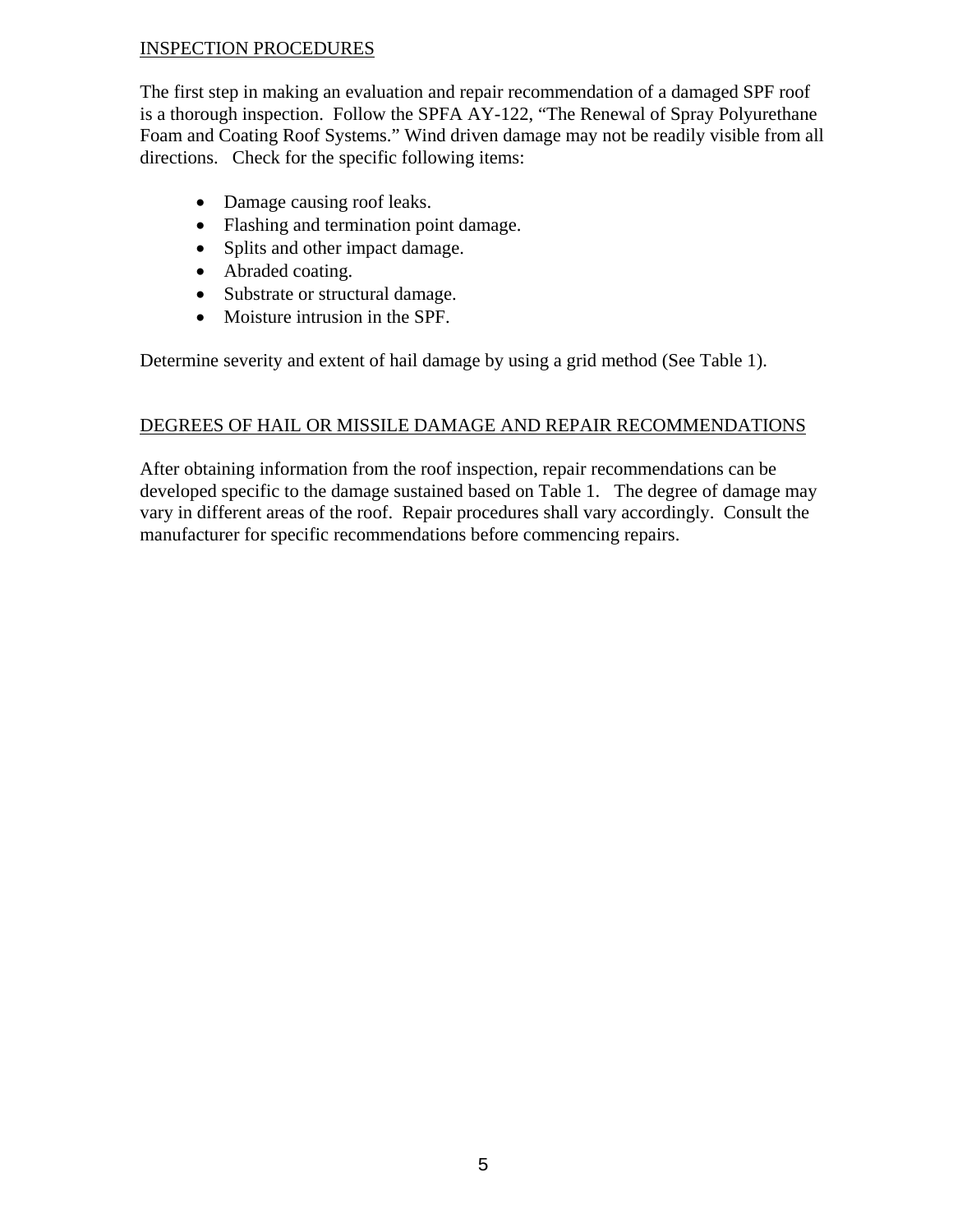### **TABLE 1**

The following chart can help classify the mechanical damage and provide repair recommendations. Damage extent in this chart is categorized as less than 10 or more than 20 defects per 100 ft<sup>2</sup>. Recommended repairs for damage extents between 10 and 20 defects per 100  $\text{ft}^2$  will require judgement based on manufacturer's recommendations.

| Degree of<br>Damage | Size & severity                                            | Extent per 100 ft <sup>2</sup>            | Recommended repair                                                                                                                  |
|---------------------|------------------------------------------------------------|-------------------------------------------|-------------------------------------------------------------------------------------------------------------------------------------|
| Light               | $1/2$ "diameter or<br>less<br>less than $1/8$ "<br>deep    | Less than 10 cracks, cuts<br>and/or dents | Caulk and coat dents, cuts<br>and cracks.<br>Note: Re-coat should be<br>considered based on<br>remaining service life of<br>coating |
|                     |                                                            | More than 20 cracks, cuts or<br>dents     | Re-coat as required to fill<br>in cracks<br>Note: Some caulking may<br>be required to seal deeper<br>cracks                         |
| Moderate            | $1/2$ " to $3/4$ "<br>diameter<br>less than $1/4"$<br>deep | Less than 10 cracks/dents                 | Coat/caulk cracks                                                                                                                   |
|                     |                                                            | More than 20 cracks, cuts or<br>dents     | Recoat as required to<br>seal cracks<br>Note: Some caulking may<br>be required to seal deeper<br>cracks                             |
| Heavy               | $3/4"$ to $1-1/2"$<br>$1/4$ " to $1/2$ " deep              | Less than 10 cracks/dents                 | <b>Remove damaged SPF:</b><br>Caulk holes and recoat as<br>required                                                                 |
|                     |                                                            | More than 20 cracks/dents                 | Scarify $1/2$ " of roof<br>surface: Re-foam and coat                                                                                |
| Severe              | $1-1/2$ " or larger<br>$1/2$ " or deeper                   | Less than 10 crack/dents                  | Remove damaged SPF:<br>Caulk holes: Recoat as<br>required                                                                           |
|                     |                                                            | More than 20 cracks/dents                 | Scarify 3/4" of roof<br>surface: Re-foam and coat                                                                                   |